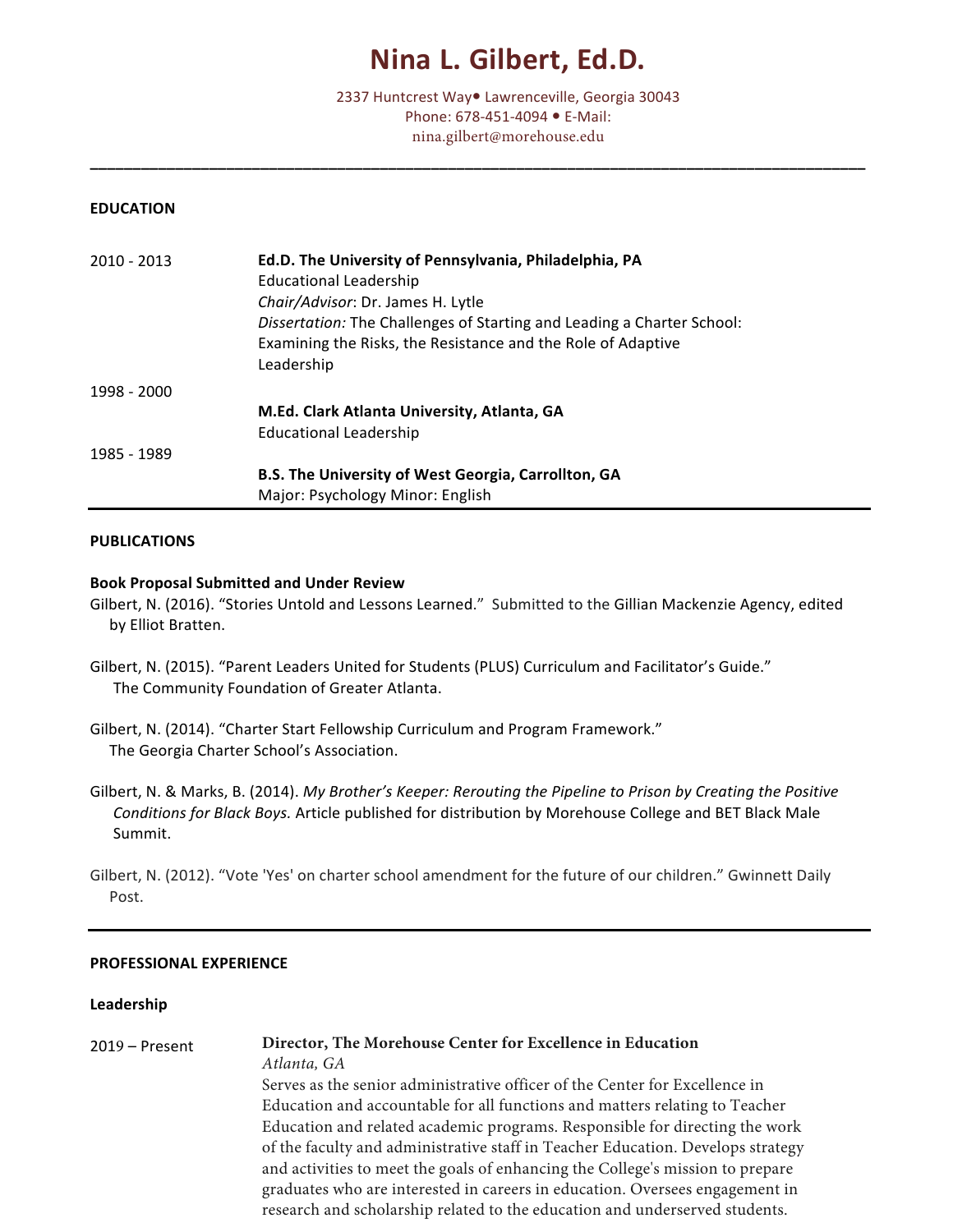|               | contributions and perspectives of diverse stakeholder groups desiring to strengthen<br>and uplift urban schools and communities.                                                                                                                                                                                                                                                                                                                                                                                                                                                                                                                                                                                                                                                                                                                                     |
|---------------|----------------------------------------------------------------------------------------------------------------------------------------------------------------------------------------------------------------------------------------------------------------------------------------------------------------------------------------------------------------------------------------------------------------------------------------------------------------------------------------------------------------------------------------------------------------------------------------------------------------------------------------------------------------------------------------------------------------------------------------------------------------------------------------------------------------------------------------------------------------------|
| $2014 - 2015$ | Education Advocacy Leadership Fellow, 50 State Campaign for Achievement Now<br>Washington, DC                                                                                                                                                                                                                                                                                                                                                                                                                                                                                                                                                                                                                                                                                                                                                                        |
|               | Conducted research and collected qualitative and quantitative data to identify<br>educational practices and policies that negatively impacts low income and minority<br>students in Georgia. Recruited and provided executive training to an advisory board of<br>CEOs and elected officials committed to improving outcomes for all students.<br>Coordinated and organized meetings between Institutions of Higher Education and the<br>Governor's Office of Student Achievement to discuss potential partnerships to<br>strengthen teacher preparation programs in Georgia.                                                                                                                                                                                                                                                                                        |
| 2011 -2013    | Executive Director and Superintendent, Ivy Preparatory Academy Charter Network<br>Atlanta, GA.                                                                                                                                                                                                                                                                                                                                                                                                                                                                                                                                                                                                                                                                                                                                                                       |
|               | Designed and implemented a strategy to scale and replicate a successful flagship<br>charter school into a network of three single gender charter schools serving over 1,500<br>students. Responsible for the establishment of an expanded and complex<br>organizational infrastructure and the oversight of all instructional, operational and<br>fiscal divisions of the network. Maintained relationships with multiple authorizers,<br>senior Department of Education officials and state legislators. Brokered partnerships<br>with various stakeholder groups including funders, corporations, community<br>organizations, colleges and universities.                                                                                                                                                                                                           |
| 2006 – 2011   | Founder and Head of School, Ivy Preparatory Academy                                                                                                                                                                                                                                                                                                                                                                                                                                                                                                                                                                                                                                                                                                                                                                                                                  |
|               | Norcross, GA<br>Founded Georgia's first single gender charter school. Created systems to effectively<br>recruit, select and develop mission aligned personnel and board members. Organized<br>strong family and community outreach activities that resulted in consistently high<br>enrollment and annual waiting lists. Designed and implemented a high expectations<br>instructional model that included a rigorous college preparatory curriculum with a<br>culturally responsive and mission-driven culture, with over 95% of all students meeting<br>and exceeding standards on annual state assessments. Recognized as a Title 1 Rewards<br>School, and frequently identified as one of the highest performing schools in the district<br>and state. Generated over 7 million dollars in funding through federal, state and private<br>grants and fundraising. |
| $2004 - 2006$ | Founder, CEO Turning Points Educational Services, Inc.<br>Lawrenceville, GA                                                                                                                                                                                                                                                                                                                                                                                                                                                                                                                                                                                                                                                                                                                                                                                          |

Created a 501(c)3 non-profit organization to assist vulnerable Gwinnett County Public Schools (GCPS) students and their families. Provided academic support, intervention services, and youth development conferences for over 150 students. Organized and facilitated community engagement events and created a social movement that addressed systemic disparities, resulting in the conceptualization and establishment of a college prep charter school that served as a high quality option for students assigned to the district's underperforming middle and high schools.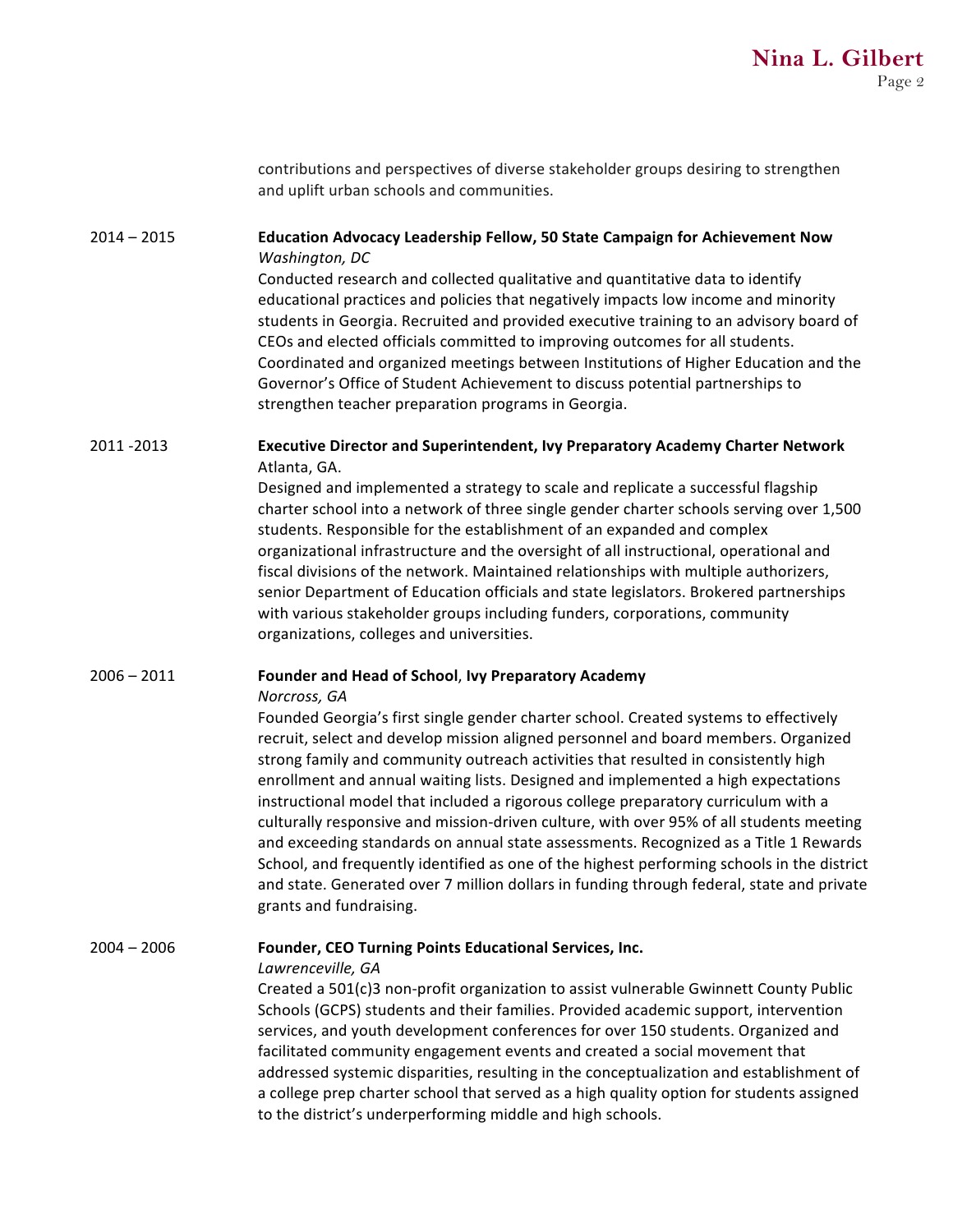# 2002 - 2005 **Assistant Middle/High School Administrator, Gwinnett County Public Schools** *Suwanee, Georgia*

Served as a middle and high school administrator in the district's alternative school. Led teams of teachers, coordinated all activities related to state mandated student testing and evaluations. Tracked discipline and attendance trends, and implemented interventions as required. Conducted new student and parent orientation, and assisted students with transition processes as they entered and exited the school. Provided mentoring and coaching to teachers of record in order to improve and strengthen the behavioral and academic performance of students while separated from their home schools. 

# **TEACHING EXPERIENCE**

| $2015 -$ Present | Adjunct Professor, Educational Leadership, Mercer University<br>Atlanta, GA                                                                                                                                                                                                                                                                                                                                                                                                                                                                                                        |
|------------------|------------------------------------------------------------------------------------------------------------------------------------------------------------------------------------------------------------------------------------------------------------------------------------------------------------------------------------------------------------------------------------------------------------------------------------------------------------------------------------------------------------------------------------------------------------------------------------|
|                  | Provides instruction to the graduate students enrolled the Charter and Independent<br>School Leadership and Educational Leadership programs as Mercer's Tift College of<br>Education. Responsible for creating course syllabi, evaluating field experiences,<br>coordinating cooperative and experiential learning placements, and mentoring<br>graduate students. Works closely with department chair to strengthen courses and<br>expand the program. Courses taught include:<br>Instructional Supervision and Leadership<br>$\bullet$<br>Leadership and Curriculum<br>$\bullet$ |
|                  | <b>Institutional Effectiveness</b><br>$\bullet$                                                                                                                                                                                                                                                                                                                                                                                                                                                                                                                                    |
| $2013 - 2014$    | Adjunct Lecturer, Educational Psychology, Morehouse College<br>Atlanta, GA                                                                                                                                                                                                                                                                                                                                                                                                                                                                                                         |
|                  | Served as primary instructor of Educational Psychology course to undergraduate<br>students at Morehouse College. Introduced students to the multiple intersections of<br>philosophies, theories, and practices in education. Discussed and explored the historical<br>underpinnings and the contemporary issues in public education. Advised students on<br>available opportunities, courses, field experiences and internships.                                                                                                                                                   |
| $1996 - 2002$    | <b>Special Education Teacher Gwinnett County Public Schools</b>                                                                                                                                                                                                                                                                                                                                                                                                                                                                                                                    |
|                  | Suwanee, GA<br>Provided instruction, supervision and case management services to students with<br>disabilities. Taught student with various exceptionalities and ability levels in self-<br>contained, resource, and inclusion models at the elementary and middle school levels<br>in two of the district's highest needs schools. Wrote and closely monitored Individual<br>Education Plans (IEPs) for students assigned to my caseload. Coached regular education<br>teachers and conducted exceptional children training for staff and parents.                                |
| $1992 - 1993$    | Itinerant Teacher, AFCENT (Armed Forces Central Europe NATO) International School<br>Brunssmum, The Netherlands                                                                                                                                                                                                                                                                                                                                                                                                                                                                    |
|                  | Worked as a traveling teacher in a K12 international school that served dependents of<br>NATO service members residing in Northern Europe. Assisted teachers of record in the<br>development and implementation of lesson plans, instructional activity and classroom<br>management. Participated in the coordination of school-wide events and initiatives                                                                                                                                                                                                                        |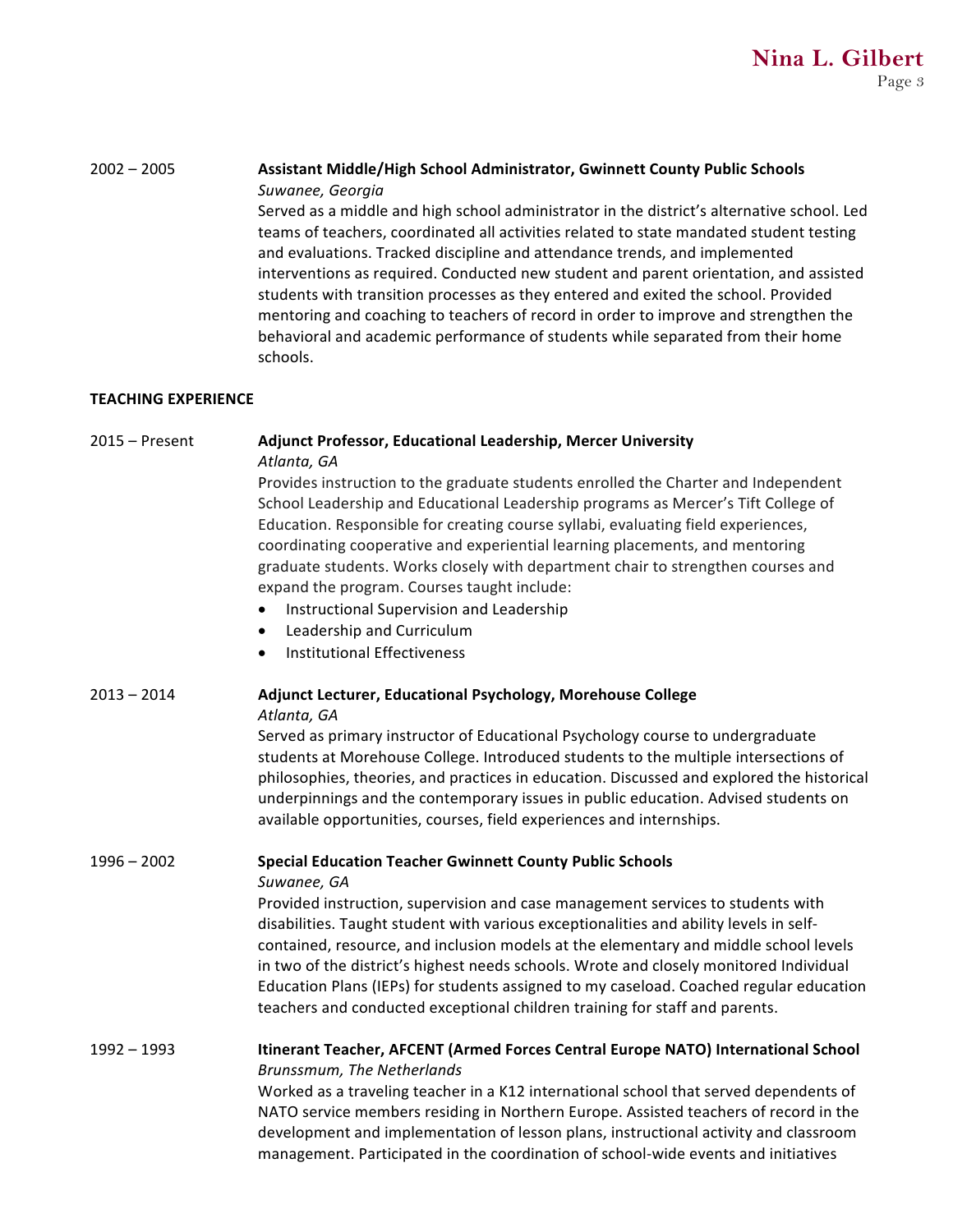that fostered cultural appreciation and promoted understanding the multiple nationalities represented in the school.

1990 - 1991 **Teacher's Assistant, Walden Hall Montessori School** *Augusta, GA* Assisted classroom teacher with instructional and organizational tasks to ensure that students were involved in activities that promoted creativity and self-expression.

#### **EXECUTIVE CONSULTING**

| 2015 - Present | <b>Consultant, New School Design and Leadership Training</b>                                                                                                                                                                                                                                                                                                                                                                                                                                   |
|----------------|------------------------------------------------------------------------------------------------------------------------------------------------------------------------------------------------------------------------------------------------------------------------------------------------------------------------------------------------------------------------------------------------------------------------------------------------------------------------------------------------|
|                | Atlanta, GA                                                                                                                                                                                                                                                                                                                                                                                                                                                                                    |
|                | Provides ongoing consulting and advisory services to local, regional and national in-<br>service and aspiring school leaders. Facilitates school design workshops and seminars<br>for prospective and new charter school operators and governing boards. Conducts<br>organizational, instructional and school culture audits to assist clients with school<br>improvement initiatives.                                                                                                         |
| $2015 - 2016$  | Senior Program Advisor and Curriculum Developer, The Community Foundation of<br><b>Greater Atlanta</b><br>Atlanta, GA                                                                                                                                                                                                                                                                                                                                                                          |
|                | Conducted extensive national research on effective community engagement practices<br>and strategies. Created the program's conceptual framework and training model.<br>Authored the full curriculum and blueprint for Atlanta Public School's PLUS Academy<br>and Parent Fellowship.                                                                                                                                                                                                           |
| $2013 - 2015$  | Senior Advisor on Education Reform, The Morehouse Research Institute<br>Atlanta, GA                                                                                                                                                                                                                                                                                                                                                                                                            |
|                | Conducted research and explored trends and issues related to African American male<br>achievement. Advised the Executive Director and Advisory Board in the development of<br>institutional strategies. Assisted with the planning and coordination of campus-wide<br>activities and symposia, authored and co-authored several articles submitted for<br>placement in local and national publications. Designed the college's first National<br>Education Ecosystem Policy and Practice Tour. |
| $2015 - 2016$  | Senior Programming and Strategy Consultant, Schools That Can<br>New York, NY                                                                                                                                                                                                                                                                                                                                                                                                                   |
|                | Advised the Schools That Can CEO and Vice President of Expansion on the adoption and<br>replication of a local STC network to support principals who lead high performing and<br>high potential urban schools in metro Atlanta. Worked closely with the national<br>Schools That Can team to identify, protect and replicate promising practices across<br>district, charter and independent school sectors.                                                                                   |
| $2013 - 2015$  | CEO Emeritus and Senior Leadership Advisor, The Ivy Preparatory Academy Network<br>Atlanta, GA                                                                                                                                                                                                                                                                                                                                                                                                 |
|                |                                                                                                                                                                                                                                                                                                                                                                                                                                                                                                |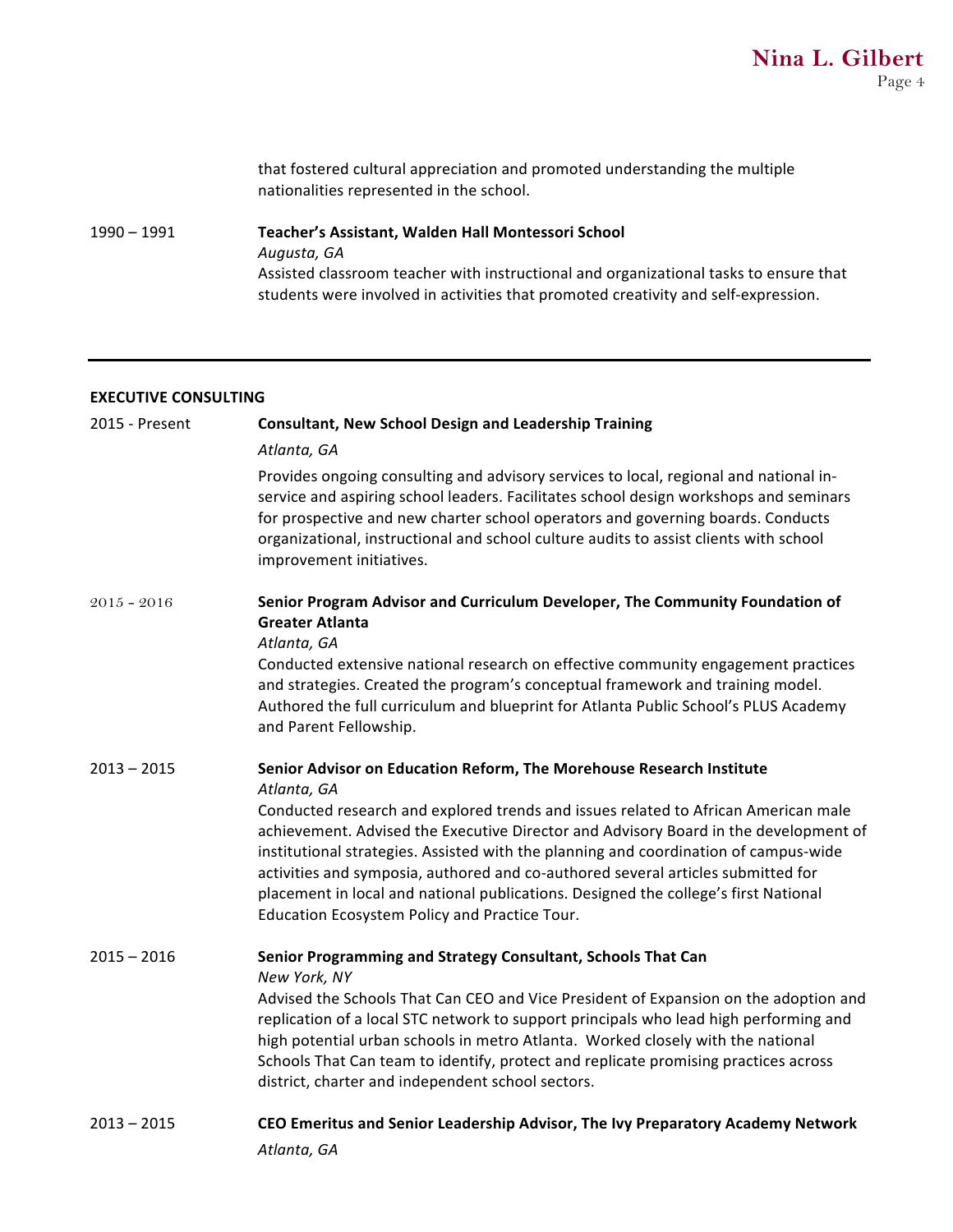|               | Provided guidance and thought leadership to the organization's governing board and<br>successor to my role. Facilitated professional development, staff and faculty training of<br>new leaders and teachers to ensure mission and vision fidelity.                                                                                                                                                                                                                                                                                                               |
|---------------|------------------------------------------------------------------------------------------------------------------------------------------------------------------------------------------------------------------------------------------------------------------------------------------------------------------------------------------------------------------------------------------------------------------------------------------------------------------------------------------------------------------------------------------------------------------|
| 2014-2015     | Leadership Incubator Program Developer, The Georgia Charter Schools Association<br>Atlanta, GA<br>Provided consultation and conducted research to design a leadership incubator aimed<br>at providing comprehensive operational and strategic support to founding charter<br>school operators. Developed participant selection criteria, modules, identified<br>facilitators, texts and materials for all training sessions.                                                                                                                                     |
| $2013 - 2014$ | School Improvement Leadership Consultant, Gilford County Schools<br>Greensboro, North Carolina<br>Provided leadership coaching and advisory services to principal and administrative<br>team of one of the region's largest high schools. Assisted with the development and<br>implementation of school improvement strategies aimed at improving student and<br>faculty culture, engagement, and student performance.                                                                                                                                           |
| $2011 - 2013$ | Leadership Coach and Mentor, Lead New Mexico<br>Albuquerque, NM<br>Mentored and trained new charter school leaders preparing to open new schools in<br>New Mexico through the organizational planning and launch process. Facilitated on-site<br>training, and conducted weekly teleconferences and coaching sessions.                                                                                                                                                                                                                                           |
| 2007 - 2008   | Advisor and Program Consultant, The Georgia Charter Schools Association<br>Atlanta, GA<br>Reviewed school and grant proposals of individuals preparing to submit charter school<br>petitions. Provided feedback to petitioners, and made recommendations to leadership<br>of the association.                                                                                                                                                                                                                                                                    |
| 2006          | <b>Conference Director and Chair, Atlanta Falcons Youth Foundation</b><br>Atlanta, GA<br>Planned, organized and the first annual Atlanta Falcons Youth Sports and Education<br>Conference. Worked with senior Atlanta Falcons officials to execute on youth and<br>community engagement strategies. Developed conference goals, objectives and<br>timelines. Secured venue, conference speakers and sponsors. Provided logistical and<br>programmatic oversight for the Falcon's inaugural conference that attracted over 1,500<br>student athletes and coaches. |

## **MEDIA COVERAGE**

"Ivy Prep Gwinnett Graduates First Class." (2015). Atlanta Journal Constitution. http://www.myajc.com/lifestyles/ivy-prep-gwinnett-graduates-first-class/WODt8j1zScFASSAMXj0iCM/

"Ivy Preparatory Academy Founder Praised for Her Leadership Vision for Charter Schools." East Atlanta Patch. http://patch.com/georgia/eastatlanta/ivy-prep-academy-founder-praised-for-her- leadership-vision-for-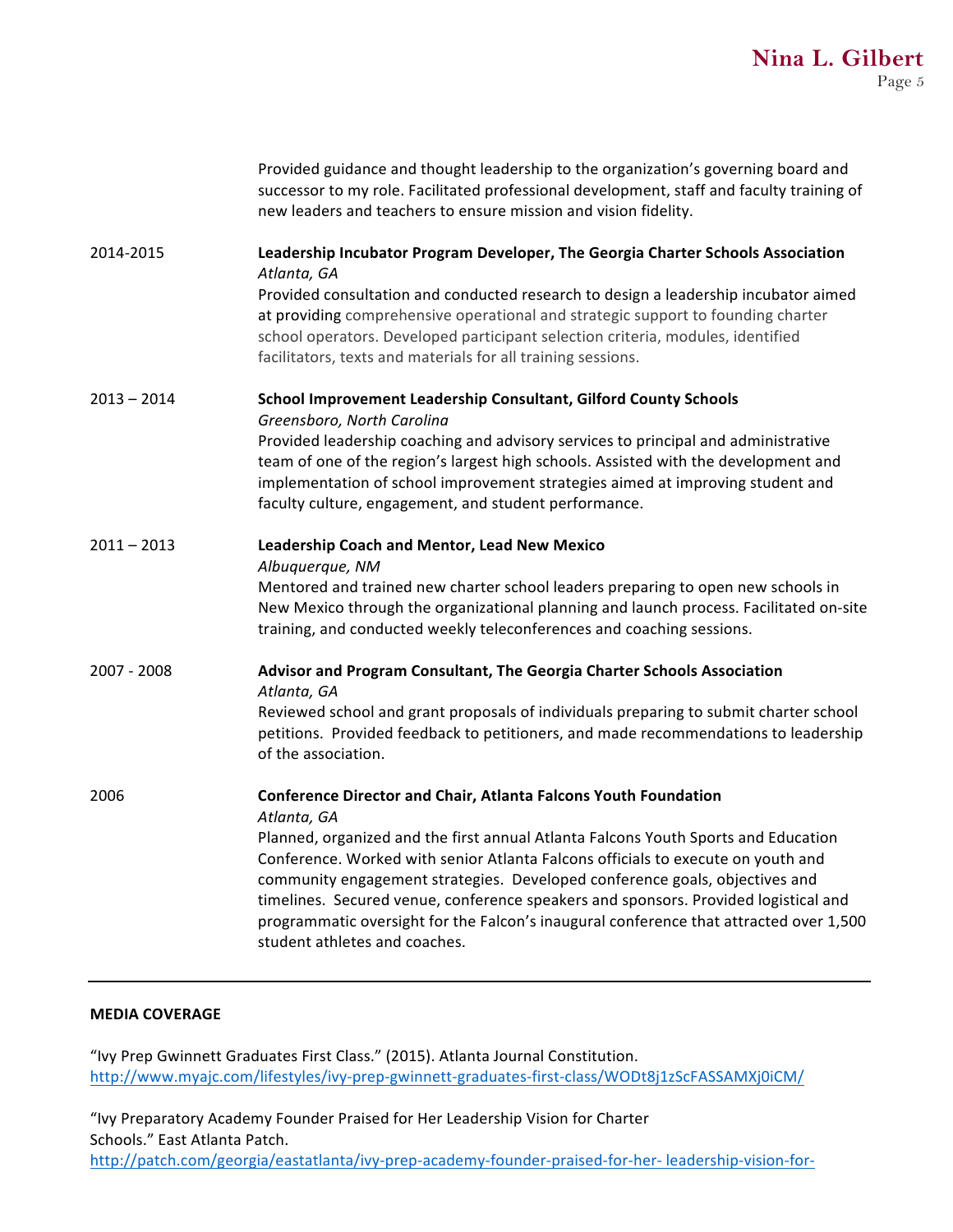# charter-schools

"Georgia's Charter Schools." (2012). Georgia Trend Magazine. http://www.georgiatrend.com/December-2010/Georgias-Charter-Schools/ "Ivy Prep Named Highest Performing School." (2012). Peach Pundit. http://www.peachpundit.com/2012/11/page/10/

"Academy is State's First All Girls Charter School. (2008). Gwinnett Daily Post. http://www.gwinnettdailypost.com/archive/academy-is-state-s-first-all-girls-charter-school/article\_83520c72- 4235-5c04-abb6-f9fafec15246.html

#### **CONFERENCE PRESENTATIONS**

- Gilbert, N., Harrison, A. & Outler, A. (2017). Efficacy and black male educators. The Georgia Charter Schools Association Conference. Atlanta, GA.
- Gilbert, N. (2014). What does it mean to be college and career ready in the African-American community? White House Initiative on Educational Excellence for African Americans Morehouse College, Atlanta, GA.
- Gilbert, N. & Bass, A. (2014). The Elephant in the Room; Race and Education Reform. National Alliance for Public Charter Schools, National Conference. Las Vegas, NV.
- Gilbert, N. (2011). Beyond Comprehension; The Ivy Prep Story. National Alliance for Public Charter Schools, National Conference. Atlanta, GA.

#### **LECTURES**

Gilbert, N. (2016, Spring) Public Policy and Educational Leadership, Emory University, Atlanta, GA.

Gilbert, N. (2014, Fall). Leadership Simulation. GSE Mid-Career Program, The University of Pennsylvania Philadelphia, PA.

Gilbert, N. (2013, Spring). Education Policy and its Impact on the School Leader. Graduate School of Education. The University of Georgia. Athens, GA.

Gilbert, N. (2011, Fall). Single Gender Education; Successfully Educating Black Girls. Wheelock College Boston, MA.

#### **INVITED PRESENTATIONS**

Gilbert, N. Developing and sustaining talent pipelines. (2016). UNCF and The New Teacher Project Roundtable Discussion. Atlanta, GA.

Gilbert, N., Hames. E, & Kimball, D. (2015) Georgia grant-maker's role in shaping PK-12 education policy.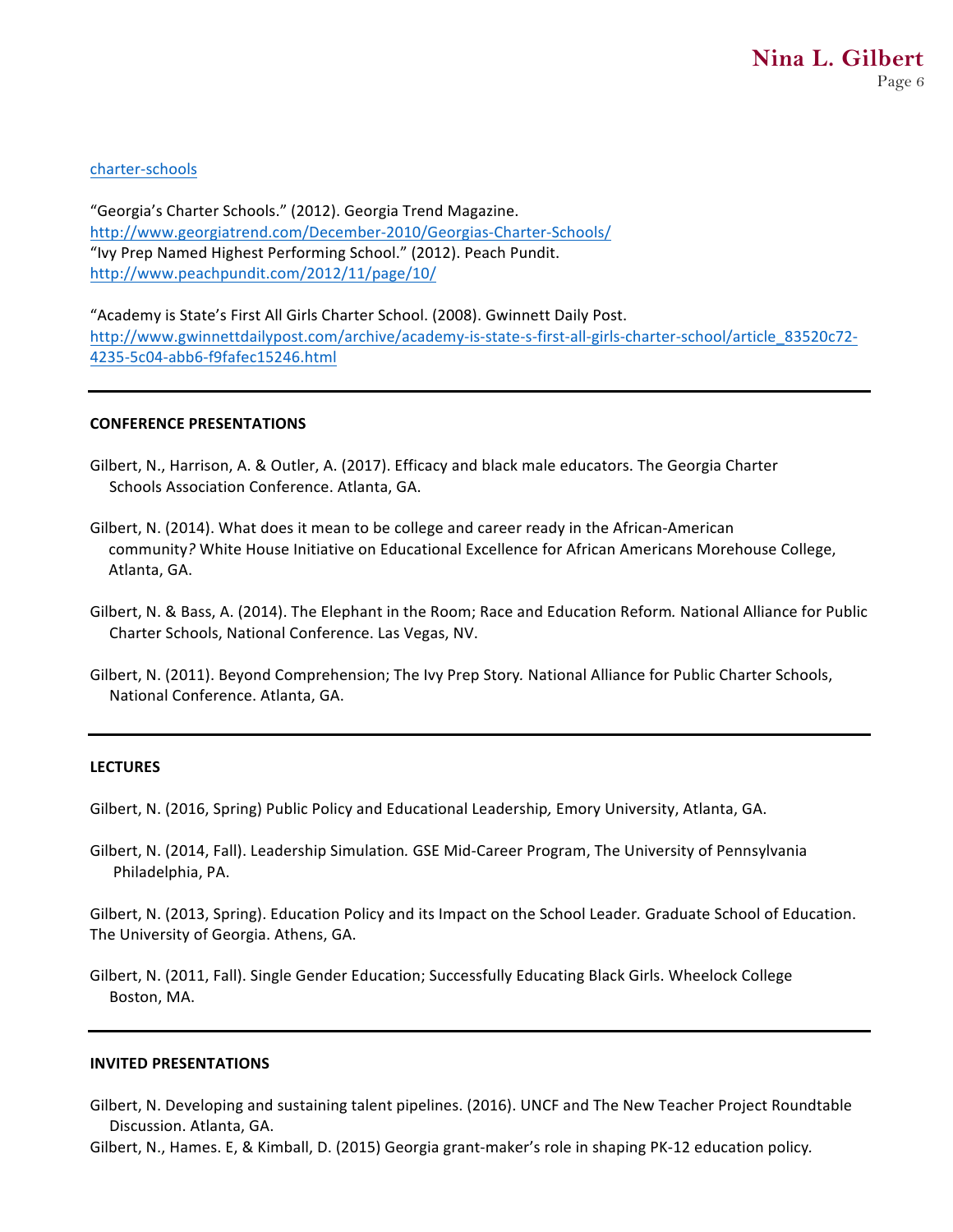GA Grantmakers Alliance Annual Meeting. Macon, GA.

- Gilbert, N. (2015). Supporting and Growing High Quality Teachers. The Delta Teacher Efficacy Campaign. Atlanta, GA
- Gilbert, N. (2012) What we need to know about Amendment 1. Legislative Black Caucus Meeting. Stone Mountain, GA.

Gilbert, N., Wohlstetter, P., Smith, N., & Chartock, J. (2010, February). Who's taking responsibility for charter schools? USC Rossier School of Education, Centennial Congressional Policy Briefing. Washington, DC.

Gilbert, N. (2009). The Challenges of Charter School Authorizing in Georgia. Georgia House of Representatives Education Committee Meeting. Georgia State Capital. Atlanta, GA.

## **FELLOWSHIPS**

| $2013 - 2015$ | Pahara Aspen Institute, Washington, DC        |
|---------------|-----------------------------------------------|
| 2006 – 2007   | <b>Building Excellent Schools, Boston, MA</b> |

## CERTIFICATIONS and LICENSE ISSUED by the GEORGIA PROFESSIONAL STANDARDS COMMISSION (GAPSC)

| 2003                 | <b>Educational Leadership</b>                                              | $P-12$    |
|----------------------|----------------------------------------------------------------------------|-----------|
| 2006                 | <b>Special Education Language Arts</b>                                     | $P-12$    |
| 2006                 | <b>Special Education Social Sciences</b>                                   | $P-12$    |
| 2006                 | <b>Special Education Science</b>                                           | $P-12$    |
| 1997                 | <b>Emotional and Behavioral Disorders</b>                                  | $P-12$    |
| <b>GRANTS FUNDED</b> | Kenan Charitable Trust                                                     | \$600,000 |
| 2020                 |                                                                            |           |
| 2020                 | <b>New Leaders</b>                                                         | \$1.2M    |
| 2011                 | <b>Implementation Grant</b><br>Georgia Department of Education             | \$1.2M    |
| 2011                 | <b>Partners School Leadership Grant</b><br>Partners for Developing Futures | \$350,000 |
| 2009                 | <b>Replication Planning Grant Charter</b><br><b>School Growth Fund</b>     | \$50,000  |
| 2011                 | <b>Best Practices Dissemination</b><br>Grant                               | \$300,000 |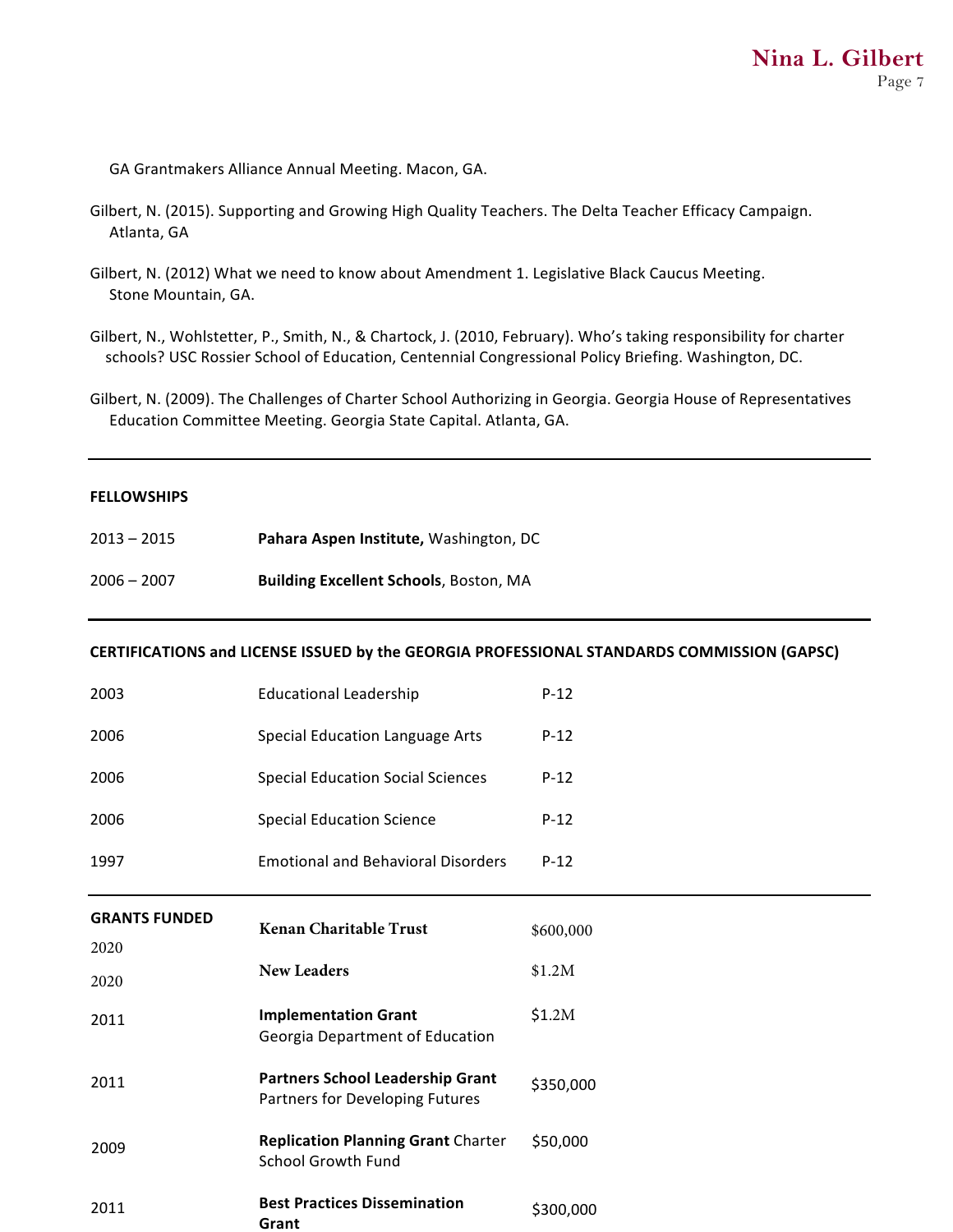|  | Georgia Department of Education |  |
|--|---------------------------------|--|
|--|---------------------------------|--|

| 2008 | <b>Implementation Grant</b><br>Georgia Department of Education      | \$600,000 |
|------|---------------------------------------------------------------------|-----------|
| 2007 | <b>New School Start-up Grant</b><br><b>Walton Family Foundation</b> | \$250,000 |
| 2008 | <b>State Facilities Grant</b><br>Georgia Department of Education    | \$75,000  |
| 2008 | <b>Beauty of Education Award</b><br><b>Maybelline Cosmetics</b>     | \$10,000  |
| 2005 | <b>New School Planning Grant</b><br>Georgia Department of Education | \$10,000  |

# **SCHOLARSHIPS**

| 2017 | Leading Educator Global Silicon Valley Scholarship       |
|------|----------------------------------------------------------|
| 2017 | <b>Education Leaders of Color Conference Scholarship</b> |
| 2017 | New Schools Venture Fund Conference Scholarship          |

# **HONORS**

| 2016 | <b>Best Book Pitch and Query, Atlanta Writer's Conference</b><br><b>Ecco Division of Harper-Collins</b> |
|------|---------------------------------------------------------------------------------------------------------|
| 2013 | <b>Class Act Educator Award</b><br>The Root.com                                                         |
| 2011 | <b>Charter School Diversity Award</b><br>Partners for Developing Future                                 |
| 2006 | <b>Outstanding Citizen Award,</b><br>Georgia Secretary of State                                         |
| 2009 | 100 Most Influential Women in Atlanta,<br>The Atlanta Business League                                   |
| 1999 | Atlanta Journal Constitution Teacher of the Year                                                        |

**Nina L. Gilbert** Page 8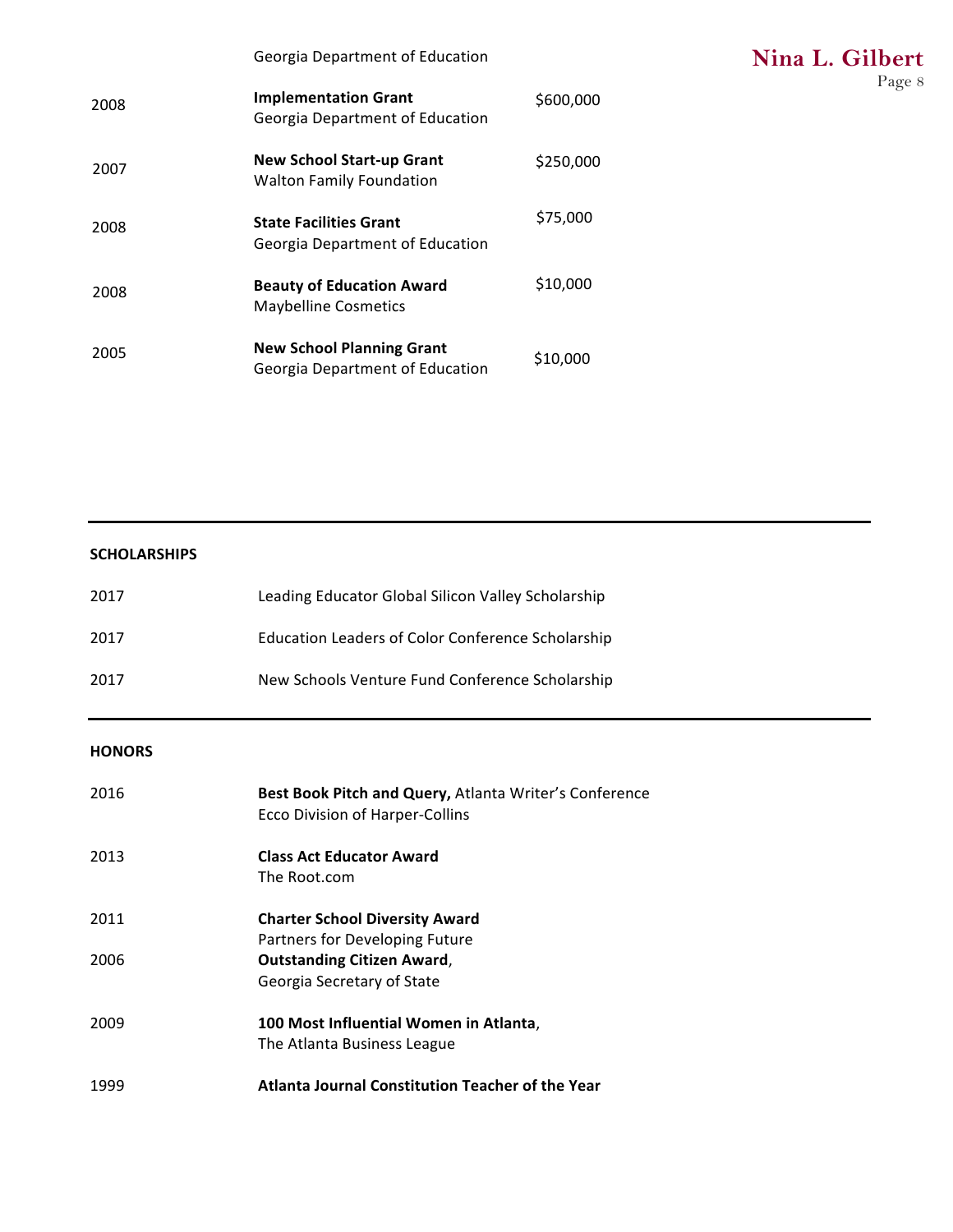#### **COMMITTEE MEMBERSHIP AND MENTORING**

**Moderator**, The Power to Define Roundtable Discussion. Atlanta, GA. 2017.

**Task Force Member**, Teacher Prep Council. Morehouse College. Atlanta, GA. 2015.

**Council Member, Black Alliance for Educational Options. National Thought Leader's Council. Orlando, FL. 2014** 

**Working Group Leader**, Changing the Narrative on Boys and Men of Color. The Annie E. Casey Foundation, Atlanta, GA. 2014.

**Project Consultant**, Repairing the Breach: Key Ways to Support Family Life, Reclaim Our Streets and Rebuild Civil Society in America's Communities. Morehouse College and Harvard University Summit. Boston, MA 2014.

**National Conference Committee Chair**, Instructional Leadership Strand, National Alliance of Public Charter Schools, National Conference. Washington, DC. 2012.

Participant, Quality Plus Leadership Academy for Aspiring Principals, 2003 -2004.

## **STUDENT ADVISING AND MENTORING**

| 2013 – present | Atlanta University Center (AUC) Cross-Gen Leadership Mentor<br>Atlanta, GA<br>Provides professional mentoring and guidance to a cadre of multi-generational<br>educators who are alumnae of Morehouse College, Spelman College and Clark Atlanta<br>University. Coordinates networking activities, site-visits and community events that<br>promote collaboration and alumni engagement.                                                                                                                                                                               |
|----------------|------------------------------------------------------------------------------------------------------------------------------------------------------------------------------------------------------------------------------------------------------------------------------------------------------------------------------------------------------------------------------------------------------------------------------------------------------------------------------------------------------------------------------------------------------------------------|
| 1994 – 1996    | <b>Student Internship Placement Coordinator, Marymount University</b><br>Arlington, VA<br>Prepared third and fourth year business students for initial placement in internships<br>and cooperative education placements Organized special events and orientation<br>programs. Provided career counseling, resume review and effective interviewing skills.<br>Monitored student academic progress and on site internship performance. Marketed<br>program to corporate sponsors and assisted partners with the development of<br>placement opportunities for students. |

#### **PROFESSIONAL MEMBERSHIPS**

Aspen Global Leadership Network American Educational Research Association (AERA) Association of Supervision and Curriculum Development (ASCD) Leadership Gwinnett National Association of Girls Schools (NAGS)